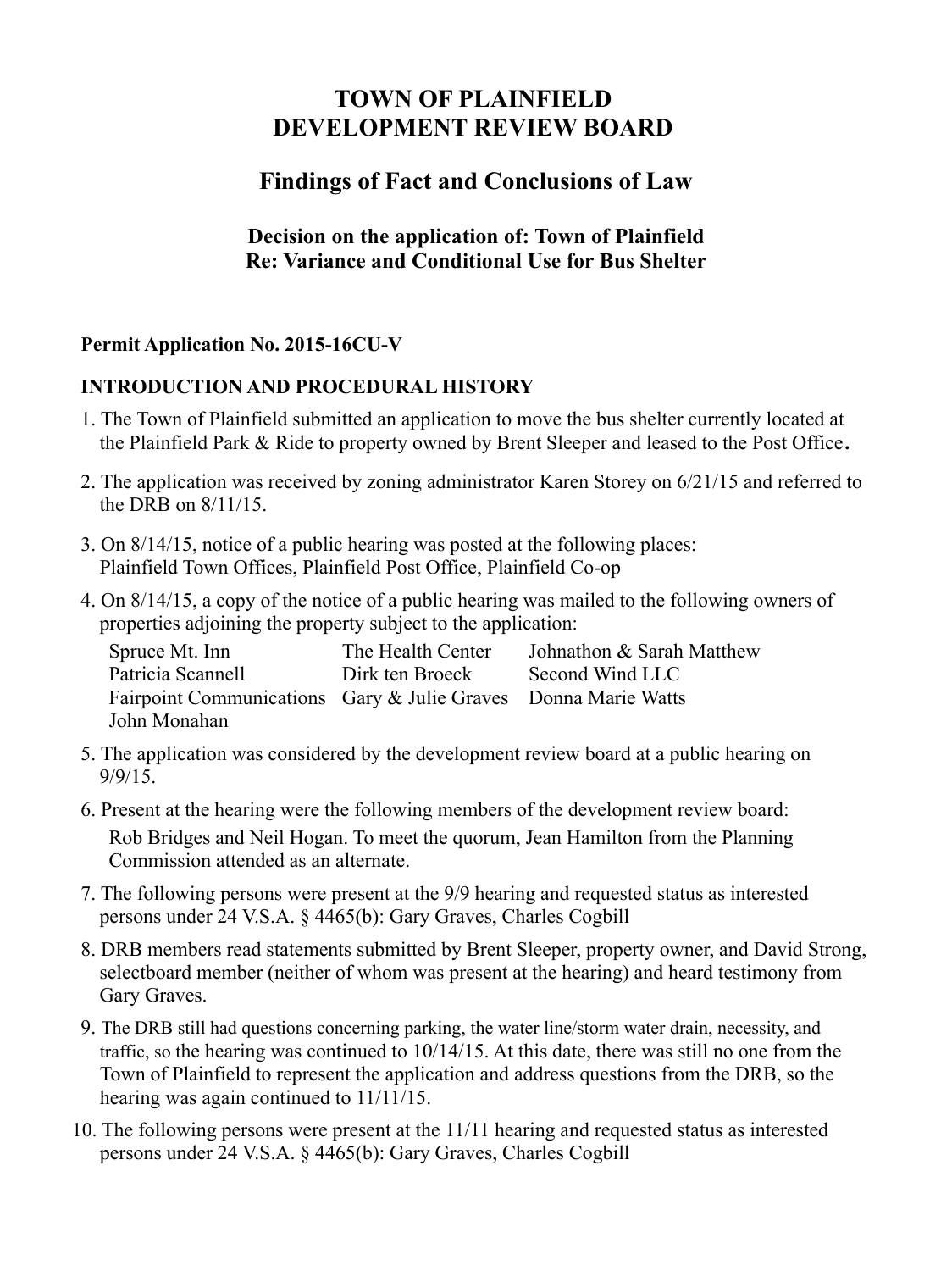- 11. Since there was no representation at this third date and the planned move of the shelter was not until next spring, the DRB voted to table the application.
- 12. Select Board Chair Bram Towbin requested that the application be reconsidered and at the DRB's  $4/13/16$  meeting the application was taken off the table for new consideration. A hearing was scheduled for 5/11/15 with a site visit beforehand.
- 13. On 4/20/16, notice of a public hearing was posted at three public places and sent to the abutters listed above under #4.
- 14. The application was again considered by the development review board at a public hearing on 5/11/16. A site visit was held at 6:15 pm followed by the hearing at 7 pm. Present at the site visit and hearing were the following members of the development review board: Janice Walrafen, chair, Rob Bridges, Neil Hogan and Sarah Albert.
- 15. The following persons were present at the 5/11 hearing and requested status as interested persons under 24 V.S.A. § 4465(b): David Strong (representing the Town of Plainfield. Also present were Zoning Administrator Karen Storey and minutes recorder Cindy Wyckoff.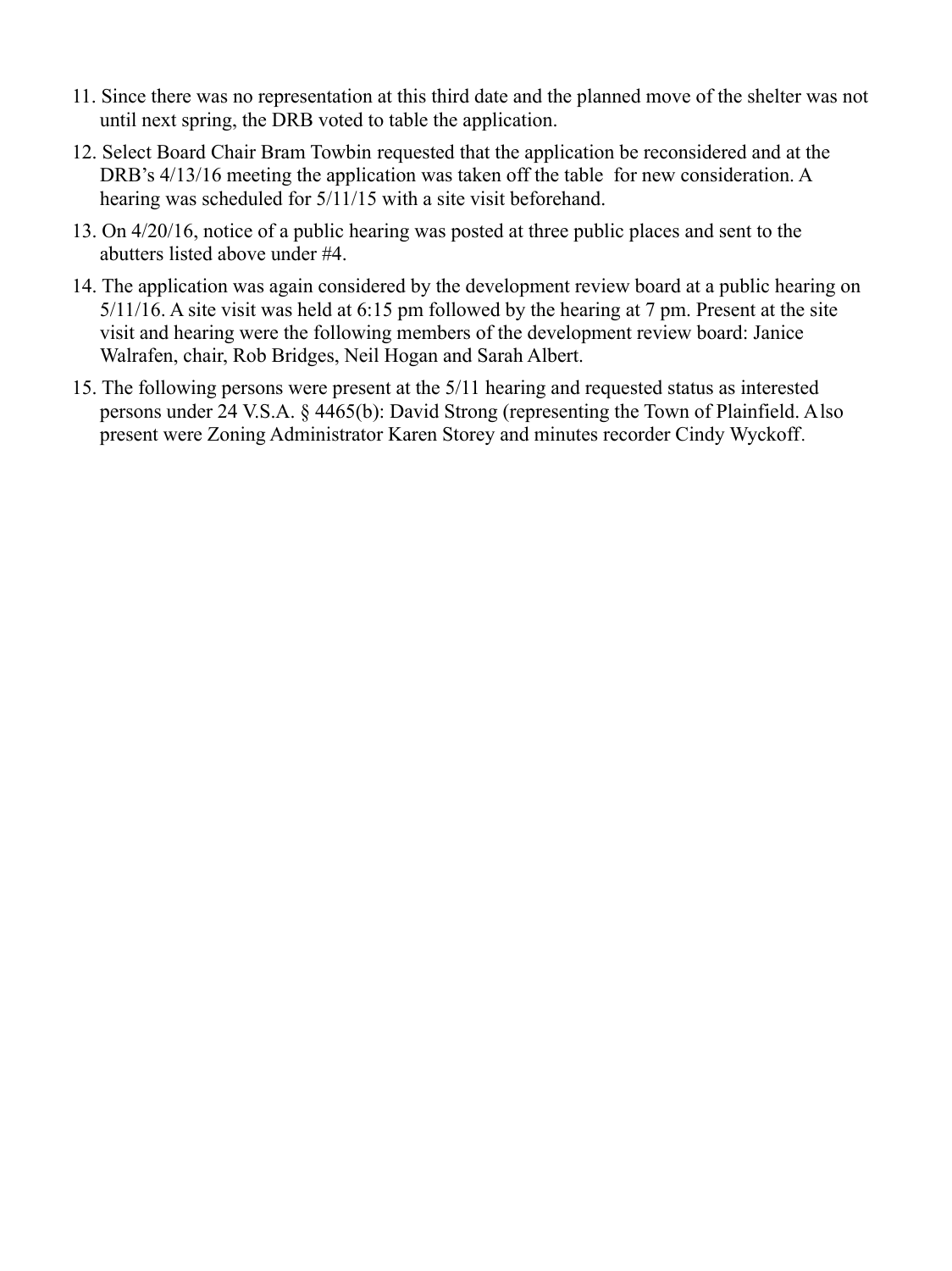## **FINDINGS**

Based on the application, testimony, exhibits, and a brief site visit during the hearing the development review board makes the following findings:

- 1. The Town of Plainfield, represented by David Strong, seeks a permit to place a bus shelter next to the Post Office on Rt. 2. The 911 address of the parcel is 189 Towne Ave.; however, it is located at the intersection of Towne Ave. with Rt. 2.
- 2. The property is a .9 acre parcel (tax map parcel no. 011-001.000) located in the **Rural Residential District** as described on the Town of Plainfield Zoning Map and section **4.3** of the Zoning Regulations. The property is owned by Brent Sleeper and leased to the USPS.
- 3. The bus shelter will be 5′x7′ and have a concrete footing measuring 8′x11′. It will be located next to the GMTA bus stop on Rt. 2.
- 4. Because the bus shelter is located within the state highway right of way it requires a variance from the required setback.
- 5. At the initial hearing on 9/9/15, Gary Graves had testified that the location of the bus shelter next to the crosswalk could cause confusion for drivers on Rt. 2, as they might think that someone waiting for the bus wanted to cross the road.
- 6. DRB member Rob Bridges said that the intersection of Rt. 2 and Towne Ave. had been a problem spot for years. David Strong said that the oak trees at the Post Office had been removed to improve the site distance for drivers at the intersection and that it may not be a problem now.
- 7. DRB member Janice Walrafen noted that the lighting at the shelter would improve the visibility at the location; shelter lighting will be downward-directed as it was in its previous location.
- 8. The use of Post Office parking spaces by bus commuters is not expected to be a problem; if it becomes one, a sign will be posted directed drivers to park at the Park & Ride facility.
- 9. The proposed bus shelter is deemed to be in conformance with the Town Plan in that it encourages both renewable energy and the use of public transportation. This was the last requirement necessary for approving a Conditional Use permit.
- 10. VTrans has given approval for the placement of the shelter in their ROW; it cannot be located further from the road because of the sidewalk.
- 11. DRB member Sarah Albert questioned the placement of the shelter on the south side of Rt. 2, since most people boarding at this location are traveling west toward Montpelier and would have to cross Rt. 2 to board the bus. During the time of year when it is dark during peak commuting hours it's more difficult for drivers to see pedestrians; also, she stated that people coming from the Health Center are frequently accompanied by children or developmentally disabled adults who might not exercise caution in crossing if they see their bus approaching .
- 11. Dave Strong said that the Town is not in a position to spend the money that would be required to site the shelter on the Black Bear Biodiesel property across the road, stating that it would require installing a culvert under the concrete pad. He said that both VTrans and GMTA approved the location of the bus shelter without expressing safety concerns.